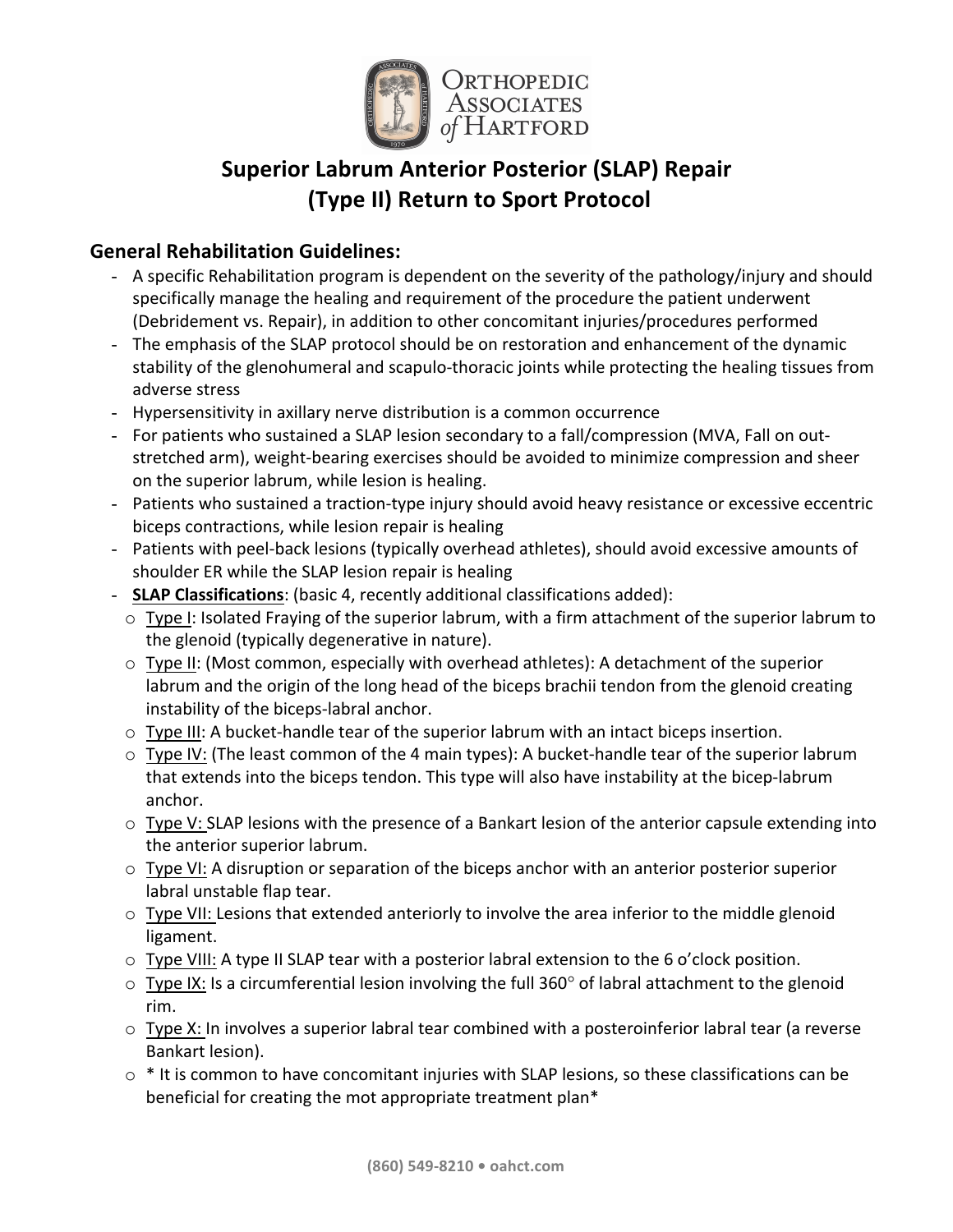# **Type II SLAP Repair: (Repair):**

- Common in overhead athletes, and typically peel-back lesions
- Rehabilitaion progression rate typically slower for 3- vs. 1- anchor repair

# **Phase I: Protective phase: (approximately 6 weeks)**

## **Goals:**

- Protect the structures that were surgically repaired
- Decrease/ eliminate pain and inflammation
- Ensure there are little to no negative effects from prolonged immobilization
- Activation of the stabilizing muscles of glenohumeral & scapulo-thoracic joints
- Get a baseline Kerlan-Jobe Orthopaedic Clinic Overhead Athlete Shoulder and Elbow (KJOC), or American Shoulder and Elbow Score (ASES) subjuctive assessment forms

### **Patient Education:**

- Sling worn to sleep & all day for 4 weeks post-op- removal only at rest or HEP
- No Resisted Biceps activity ( both Elbow Flexion & Supination), or UE Weight-Bearing for 8 Weeks Post-Op to protect healing anchor
- Cardiovascular Fitness: Walking, or Stationary bike, Wearing the Sling.
- No AROM is allowed for the first 4 weeks (only gentle PROM and AAROM) within allowable motion ranges
	- $\circ$  Motion kept below-90 $\circ$  (slow progression) to avoid strain on labral repair

# **Weeks 0-2 Post-Op**:

- Patient Education:
	- $\circ$  Sling worn 24 hour/day, except for Rehab and Bathing
- Treatment:
	- o **Modalitites:** Cryotherapy, kinesiotaping (basket weave), Edema massage to decrease inflammation and swelling, as well as possible eccymosis
	- $\circ$  Desensitization techniques for axillary nerve distribution, if present
	- $\circ$  Assess any breathing dysfunctions and teach appropriate breathing exercises for diaphramatic breathing
	- $\circ$  AROM of wrist and hand, Hand gripping exercises
	- o PROM of elbow flexion and extension (**No isolated biceps contraction**)
	- o PROM and gentle shoulder AAROM exercises:
		- **Flexion: week 1:**  $0^{\circ}$ -60°, week 2:  $0^{\circ}$ -75°
		- Elevation in the scapular plane to  $60^{\circ}$
		- IR: to 45°, ER: 10-15°, (both in the scapular plane)
	- $\circ$  Submaximal isometrics for shoulder (in neutral or scapular plane) for shoulder flexion, abduction, extension, IR & ER, and scapular musculature
	- $\circ$  Active Scapular retractions and chin tucks for postural improvements
	- o Pendulum exercises- PROM using body movements, **Without Weight**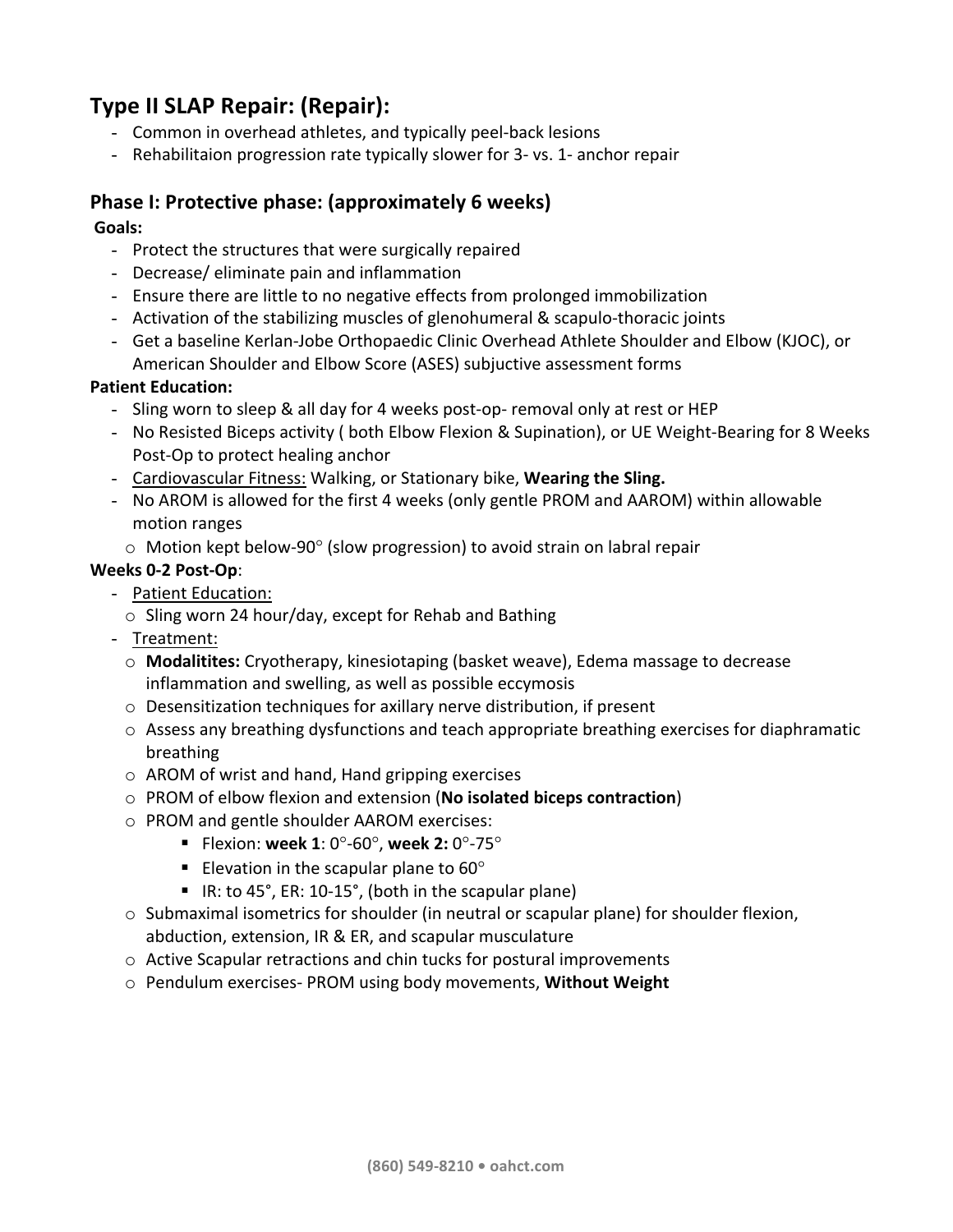## **Weeks 3-4 Post-Op:**

- Patient Education:
- $\circ$  Sling wore (24 hours) Unless D/C cleared by MD
- Treatment:
	- o **Modalities:** Continue any needed PRN
	- $\circ$  Continue gentle PROM and AAROM exercises from the first 2 weeks post-op, progressing: Rate of Progression based on patient evaluation
		- Flexion to 90°, Abduction to  $75^{\circ}$ -80°
		- IR:  $55^{\circ}$ -60°, ER:  $25^{\circ}$ -30°, (both still in scapular plane)
	- o No Active ER, Elevation, or Extension of injured UE
	- $\circ$  Manual Stretch, Joint Mobilization: Cervical, Thoracic & Rib Mobilility
	- $\circ$  Continue Isometrics, Add Light Resistance Tubing for IR at 0°
	- $\circ$  Initiate Neuromusculear Re-Ed (Rhythmic Stabilization and Proprioception training drills)

## **Weeks 5-6 Post-Op:**

- Patient Education:
	- $\circ$  Some light AROM maybe begun with Abduction of the UE, even though not in a sling the arm should still be thought of in the protective phase of rehabilitation.
- Treatment:
	- $\circ$  **Modalities:** Continue any that are needed or patient presentation/impairments
	- $\circ$  Continue to improve ROM- PROM, AAROM, AROM:
		- Flexion to 145°
		- ER:  $45^\circ$  50°, IR: 55°-60°, (both at 45° of abduction)
		- May initiate light PROM at 90° of abduction for IR and ER
	- $\circ$  Light isotonic strengthening for shoulder and scapulothoracic musculature, (with the exception of the biceps), with resistance tubing and dumbbells
		- See Shoulder Muscle Function and High Muscle Activity with shoulder exercises sheet, and progress appropriately
		- ER/IR tubing/dumbbell at 0° abduction: side-lying ER, Prone Rowing, Prone Horizontal Abduction, Prone ER
		- Cont. PNF Manual Resistance: Initiate Diagonals, rhythmic stab.
		- Active Elevation Exercises into abduction (Lateral raises) and scapular plane (full can) exercise- **no resistance** (weight of the arm)- AROM, wall slides, wall ladder
	- $\circ$  UE Ranger can also be utilized in sidelying and standing
	- o **No biceps strengthening and Weight-Bearing restrictions continued**
	- $\circ$  \*Make sure to train both UE to get neural carry over to repaired UE

# **Criteria for Entering Phase II**

- Patient met all ROM goals from current phase
- Able to perform current exercise program with minimal to no pain
- Patient is able to demonstrate improving scapular stretngthening with maintenance of posture and balance while performing current exercises

# **Phase II-** Intermediate Phase: (approximately weeks 7-12)

### **Goals:**

- Gradually restore full ROM by approximately week 10 Post-OP
- Restore motor control and motor planning for muscular strength and symmetry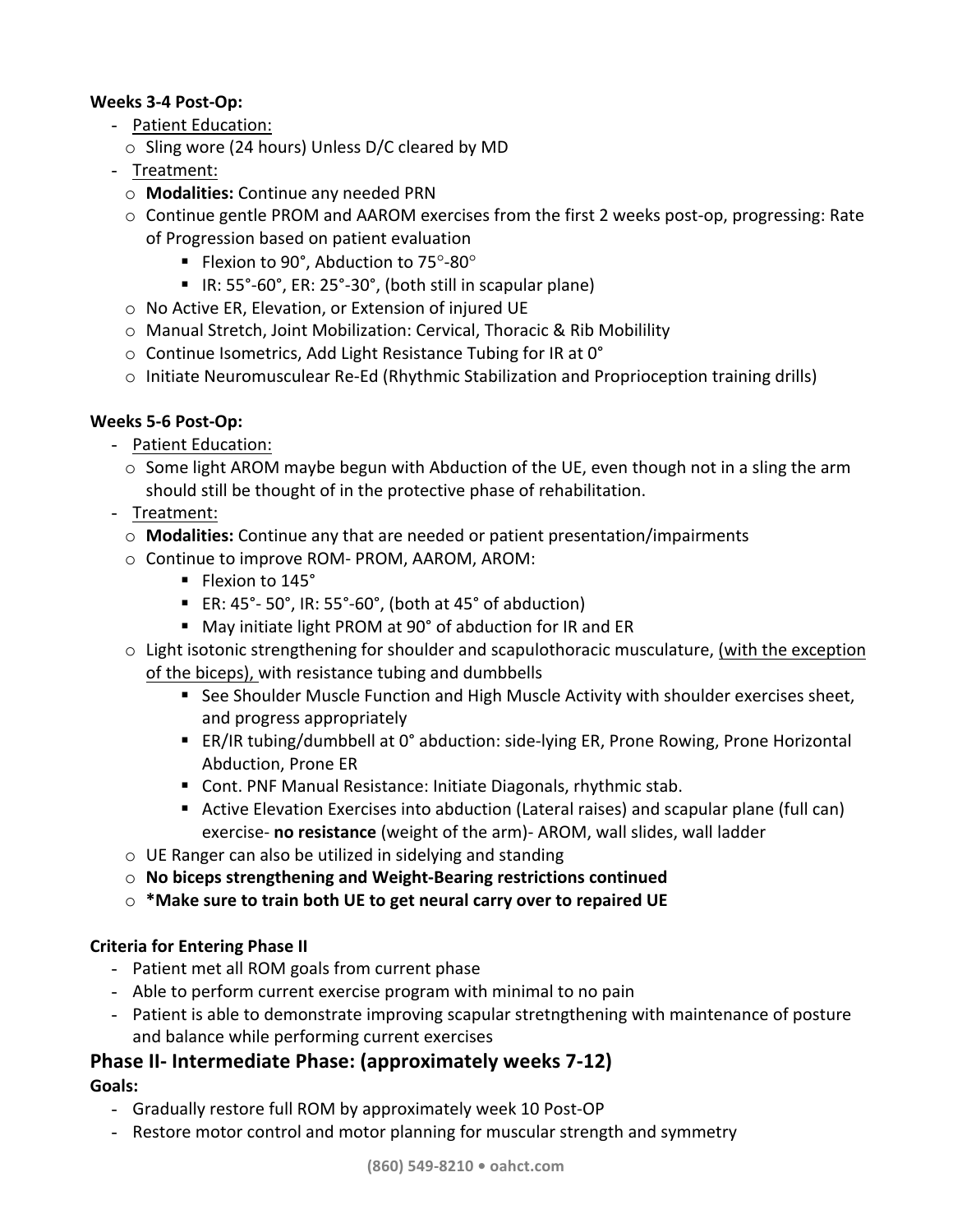- Get baseline SFMA approx. weeks 8-10 post-op
- Restore Normal Arthrokinematics- Cervical, Thoracic, and Shoulder
- Restore full Rotator Cuff strength in a neutral position

#### **Patient Education:**

- Patient is free to use arm for normal daily activities for dressing bathing and self care, however, they should not raise arm overhead while carrying anything greater than 1 pound.
- Cardiovascular Fitness: Walking, Stationary Bike, Elliptical, without sling  $\circ$  No Swimming or treadmill running
- Forceful pushing and pulling could also still disrupt healing of the surgical repair.

#### **Weeks 7-9 Post-Op:**

- Treatment:
	- o **Modalities:** Continue or use any modalities PRN
	- $\circ$  Progress ROM:
		- Flexion to full motion
		- ER:  $90^{\circ}$ -100°, IR: 70°-75°, (both at  $90^{\circ}$  of abduction)
	- $\circ$  Continue Isotonic strengthening: Resistance band exercises progressed IR/ER at 30° abduction (towel roll), Forward Punch, Dynamic Hug, W's
		- See Shoulder Muscle Function and High Muscle Activity with Shoulder Exercises **Sheets-** Progress appropriately
	- $\circ$  Normalizing Joint Arthrokinematics:
		- Joint Mobilization in the glenohumeral, cervical, thoracic, lumbar, and rib joints-Techniques: P/A joint mobs., Muscle Energy Technique, Mulligan, etc.
		- Continue stretching of tissue extensibility dysfunctional muscles/joints along entire kinetic chain
		- As strengthening program progresses emphasis on obtaining muscular balance and promoting dynamic shoulder stability
	- o **No Weight Bearing until week 8 post-op**
	- $\circ$  Continue Neuromuscular Control/Stabilization, with beginning weight bearing and continued/progressed PNF strengthening
		- Can begin forearm on wall lean with alternating lift off UE and LE (week 8-9), for eventual Quadruped Bird Dog Progression
	- o Initiate the Throwers Ten Program, **by Weeks 7-8 Post-Op**
	- $\circ$  Stationary bike or elliptical to develop/maintain endurance training

### **Weeks 10-12 Post-Op:**

- Treatment:
	- $\circ$  Increase ER towards the throwers motion
		- ER (at 90° of abduction): 115°-120°
	- $\circ$  Continue to progress all isotonic and NM strengthening exercises
		- Manual Resistance and Rhythmic Stabilization can be performed at end-range of motion
		- **Prone I's, T's, Y's, L's, & W's**
		- See Shoulder Muscle Function and High Muscle Activity with Shoulder Exercises **Sheets**- Progress appropriately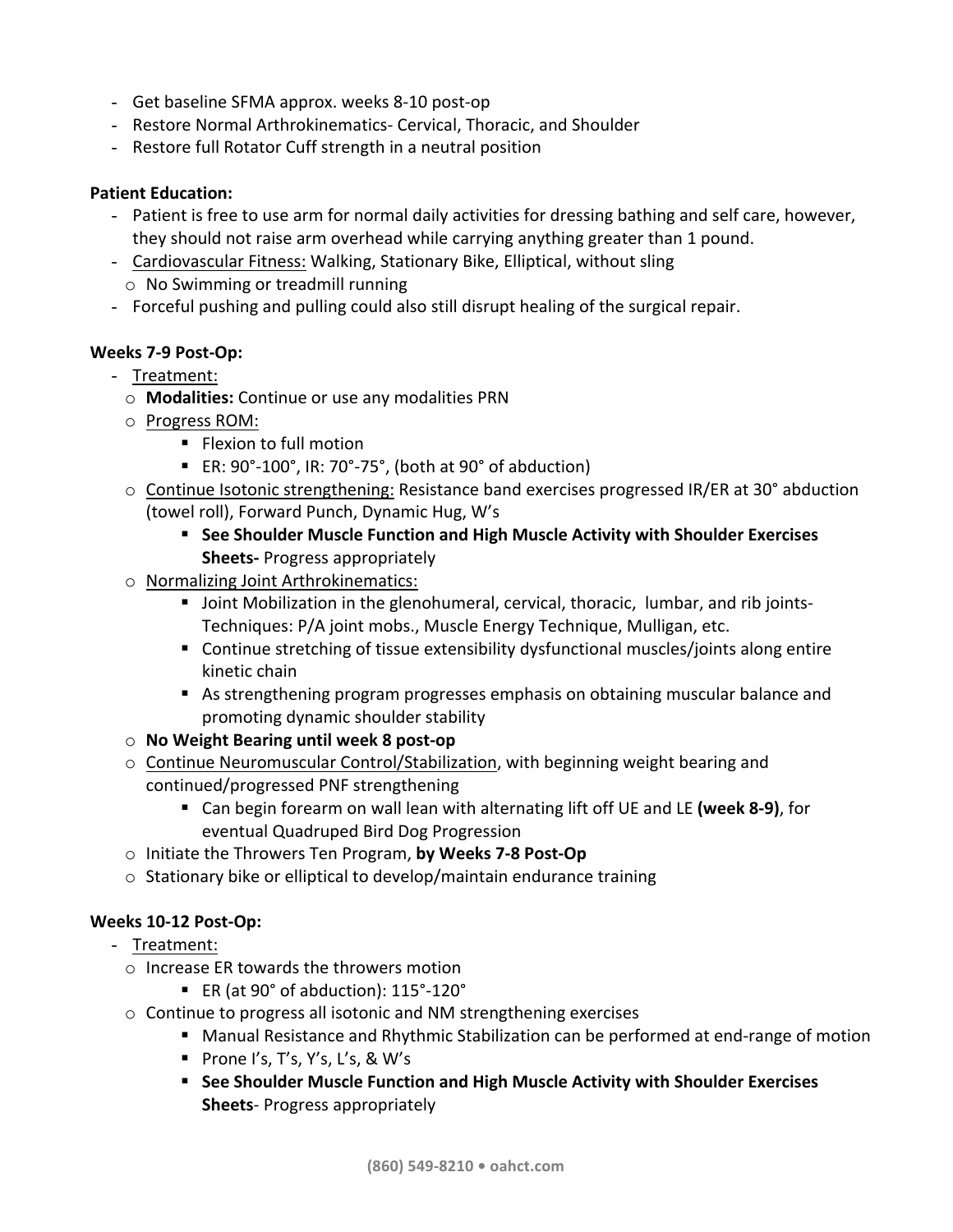- $\circ$  If capsular tightness is present continue to use manual techniques as well as stretches, (Cross-Body Stretch for posterior capsule tightness), to return patient to throwers ROM
- o Trunk Testing: Initial Testing (**See attached sheets**)
	- Deep Neck Flexor Test
	- Segmental Multifidus Test
	- Trunk Curl-Up Test
	- **•** Double-Leg Lowering Test
	- Prone Bridge Test
	- Endurance of Lateral Flexors (Side Bridge) Test
	- Extensor Dynamic Endurance Test

#### **Criteria to Progress to Phase III:**

- Full non-painful ROM
- Muscle strength to 4/5 or better
- No pain or tenderness in the shoulder
- Able to perform current exercises program with minimal to no pain or dysfunction

# **Phase III-** Advanced Strengthening Phase: (approximately weeks 12-20)

#### **Goals:**

- Maintain full Active and Passive ROM.
- Continue to improve/regain muscle strength, stability, and begin to train power and endurance.
- Continue to Restore Normal Arthrokinematics- Cervical, Thoracic, Shoulder, Hips, and Ankles (if needed).
- Improve neuromuscular control of the Shoulder, Scapula, Trunk, and Hips
- Get a baseline FMS approximately week 16 post-op.
- Get a Baseline Y-Balance Test score for LE
- Assess Core Stability and Dysfunction- determine whether dysfunctions are true strength issues or if they are a result of muscular inhibition from a joint/movement restriction.
- Give patient the KJOC Questionnaire, or ASES for minmal detectable change in score.

### **Patient Education:**

- Avoid all activities that pose a high risk of falling, or that require an outside force is applied to the surgically repaired arm
- Cardiovascular Fitness: Walking, Stationary Bike, Stairmaster, Elliptical, Running (Once patient has completed Walk-to Run Protocol)
	- $\circ$  No throwing or overhead sports

### **Weeks 12-16 Post-Op:**

- Treatment:
	- $\circ$  May begin Resisted Biceps and Forearm Supination exercises
	- $\circ$  Continue all stretching exercises (muscular and capsular)
	- $\circ$  Muscular Endurance Training- Alternating with static and dynamic holds and movements with the exercises, can perform in athletic positions
		- Continue I's, T's, Y's, L;s, & W's with endurance training
		- Patient may also begin push-up progression (wall@angle@neeling@prone)
		- Prone Swiss Ball Walk-Outs, Prone and Side Planks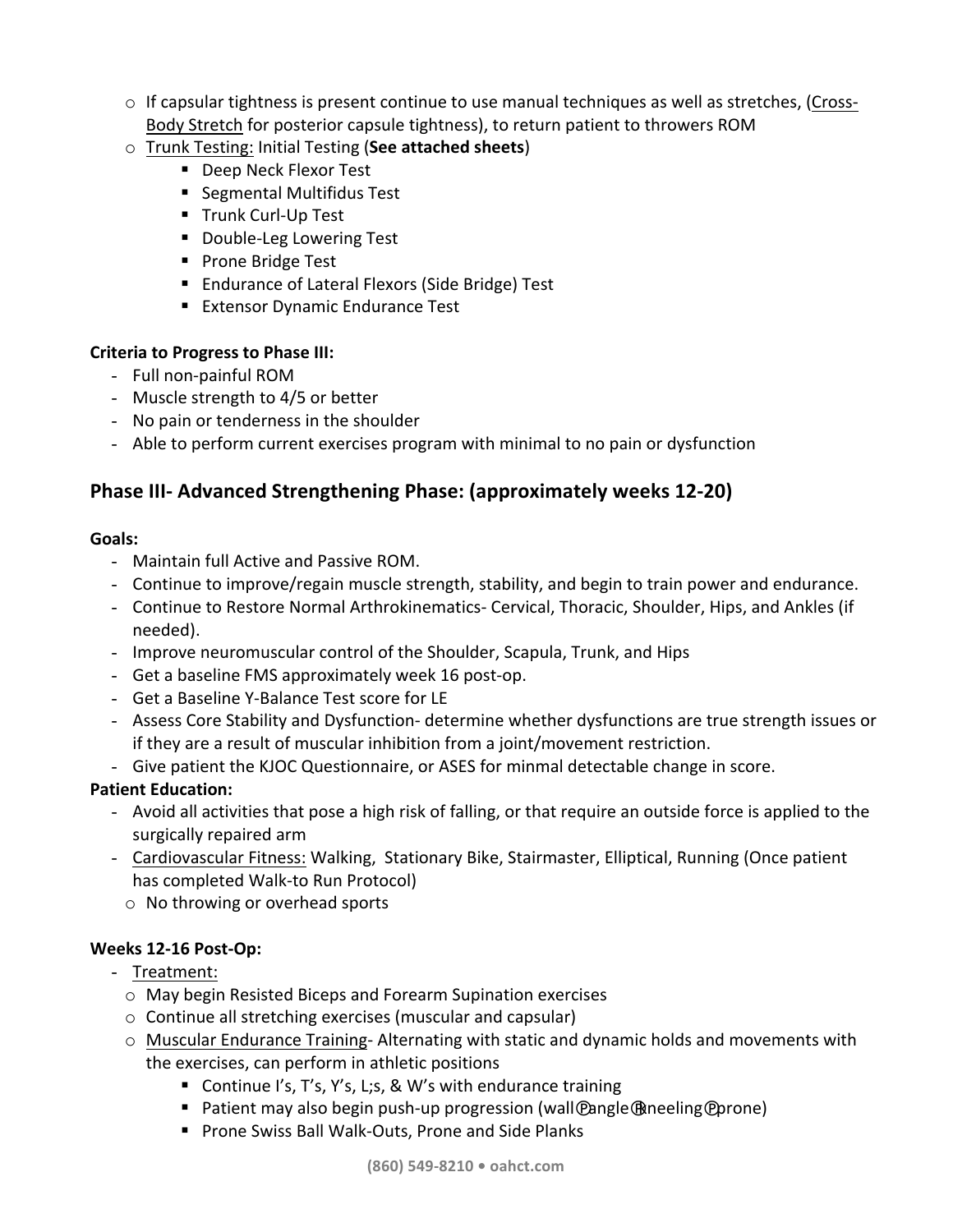- $\circ$  Manual Resistive Exercises and End-Range Rythmic Stabilization, combined with isotonic strengthening and core stabilization exercises to help meet the ultimate goal of re-establishing dynamic humeral head and scapular control/stability, such as PNF diagonals, with cable, resistive band, medicine ball, and dumbells, in Standing@Half-Kneeling@SLS
- $\circ$  Continue Throwers' Ten Program-> Progressing to Advanced Throwers' Ten by week 14-16
- o Begin Walk-to-Run Protocol
- $\circ$  Teach basic Dynamic Stretching Program (total body)
- $\circ$  Continued Stationary bike, Elliptical, etc. for endurance training. Patient may begin light swimming and half golf swings

### **Weeks 16-20 Post-Op:**

- Treatment:
	- $\circ$  Continue all above treatment and stretches
	- o Continue Advanced Throwers' Ten Program
	- $\circ$  Once ROM is achieved, may begin UE Plyometric Protocol Phase I (Two-Hand drills)- (See **attched sheets**)
	- $\circ$  Continue/Progress Core, Hip, and Scapular Stabilization exercises
		- Make sure to include: Deadlift variations, Chop-n-Lift variations, Bridging variations, Plank variations, PNF, Balance/Prorioception exercises, Push-Up Progression, Squatting variations, and Reaction Training
	- Initiate and evaluate with LE Plyometric Protocol –(See attached sheets)
	- $\circ$  Begin Interval Running Protocol- See Interval Running Protocol

### **Criteria for entering Phase IV- Dynamic Strengthening Phase**

- Full Non-Painful AROM & PROM
- No Pain or tenderness with any previously performed activity
- Muscular Strength  $\geq$  75%-80% of the uninjured side
- Completion of Phase I of the UE Plyometric Protocol

# **Phase IV-** Dynamic Strengthening Phase- (approximately weeks 20-26)

### **Goals:**

- Maintain Shoulder ROM and Mobility
- Continue to improve Muscular Strength, Endurance and Power
- Score ≥ 2 points higher on the FMS, with a Goal of >14/21, (research shows ≤14/21 to be high risk of injury)
- Get a Baseline Y-balance Test Score for UE
- Progress functional activities and exercises
- Achieve good static stability: Shoulder & Scapular
- No Apprehension or instability with overhead movements
- Ensure adequate Core, Hip, and Scapular stability, to eliminate compensatory movements/positions, which can stress the shoulder with dynamic movements
- Ensure cardiovascular endurance is at appropriate level for participating in the sport for which they will be returning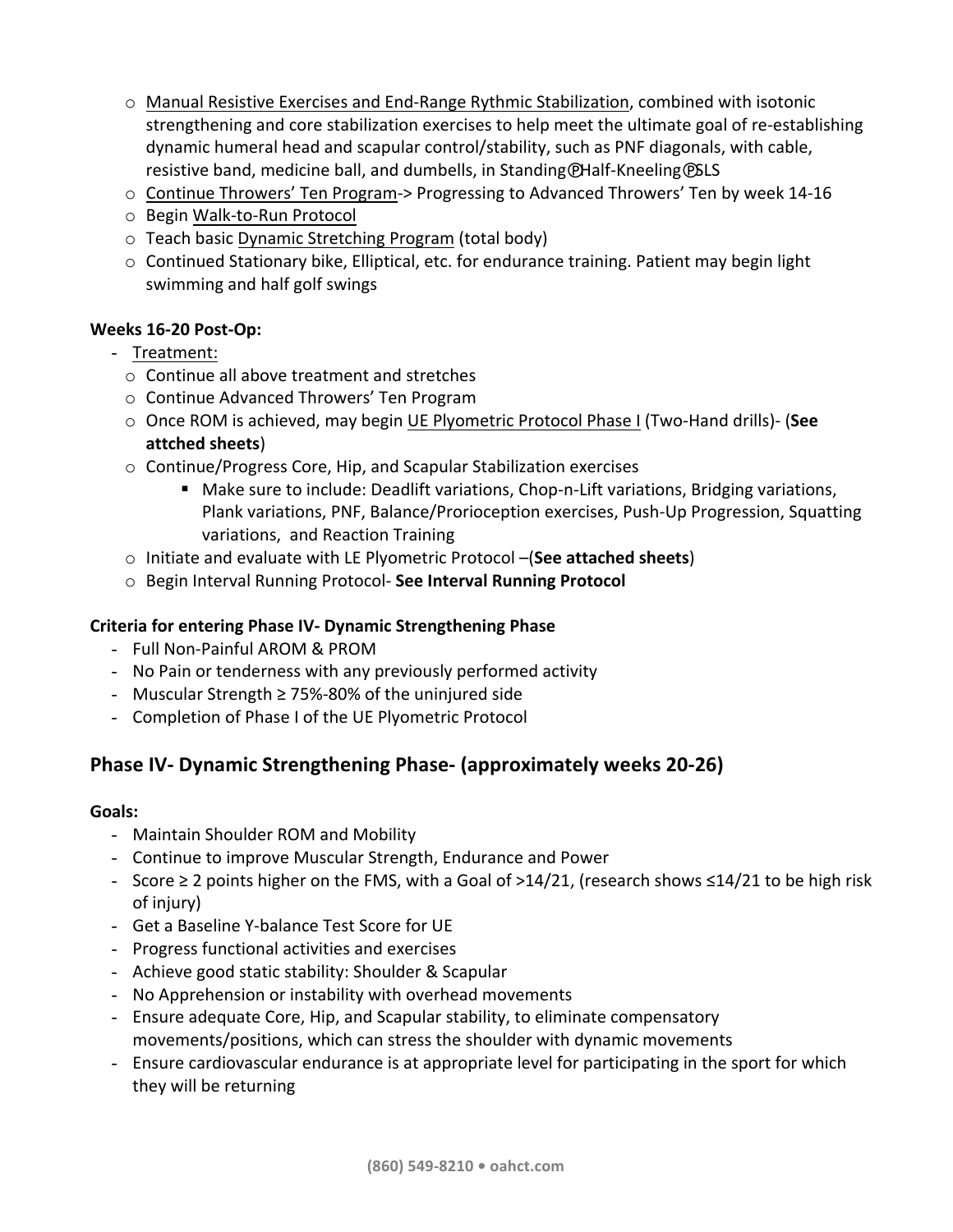### **Patient Education:**

- Instruct patient on precautions and limitations while in this phase of rehabilitation

## **Treatment:**

- Continue all exercises from previous phase PRN
	- $\circ$  Isotonic Strengthening
	- o PNF and Manual Resistance exercises
	- o Begin Phase II UE Plyometric Protocol **(See attached sheets)**
	- $\circ$  Begin some light interval sport exercises- (Throwing type exercises)
	- o Teach Sport Specific Dynamic Stretching Program- (See Specific Sports Dynamic Stretching **sheet**)
	- $\circ$  Progress to Phase III of the UE Plyometric Protocol at the end of this phase, once Phase II has been completed

# **Criteria for entering Return to Specific Sport Training and Continued Interval Sport Protocols: (Approximately 6-9 months Post-Op)**

- 1- Clearance from the surgeon to begin the Return to Specific Sport Protocols
- 2- No signs of any lingering shoulder instability with activities.
- 3- Restoration of all ROM needed to participate in desired sport.
- 4- Strength testing of ≥ 90% compared to contralateral/uninvolved side.
- 5- Adequate strength and muscle endurance of the shoulder, rotator cuff, trunk, hips, and scapular musculature needed to perform sport specific drills/ activities with minimal to no pain or difficulty.
- 6- If **Available:** Perform Isokinetic testing: With the goals of the patient being able to achieve a ER peak torque/body weight ratio of 18%-23%, an ER/IR ratio of 66%-76%, and an ER/ABD ratio of 67%-75%, at 180°/sec testing.
- 7- Patient scores an appropriate score on the Kerlan-Jobe Orthopaedic Clinic Overhead Athlete Shoulder and Elbow (KJOC) Questionnaire, or ASES subjective evaluation forms, that would show ability to return to sporting activity.
- 8- >14 on the FMS and score equal to their peers for sport and age through the Y-Balance (Move2Perform database), or CKCUTEST equal to normative values.
- 9- No Pain with any of the pervious exercises/ activities/ evaluations performed.

10- Complete the Throwers Ten, Advanced Throwers Ten Program, and the UE & LE Plyometric Protocols.

- 11- Passing of the Functional Tests listed below: (Testing can be over multiple sessions):
	- a. Trunk Testing: Re-Test (See attached sheets)
		- i. Deep Neck Flexor Test
		- ii. Segmental Multifidus Test
		- iii. Trunk Curl-Up Test
		- iv. Double-Leg Lowering Test
		- v. Prone Bridge Test
		- vi. Endurance of Lateral Flexors (Side Bridge) Test
		- vii. Extensor Dynamic Endurance Test
	- b. Upper Extremity Testing: (See attached sheets)
		- i. Alternative/ modified Pull-Up Test
		- ii. Push-Up Test
		- iii. Backward Overhead Medcine Ball Throw Test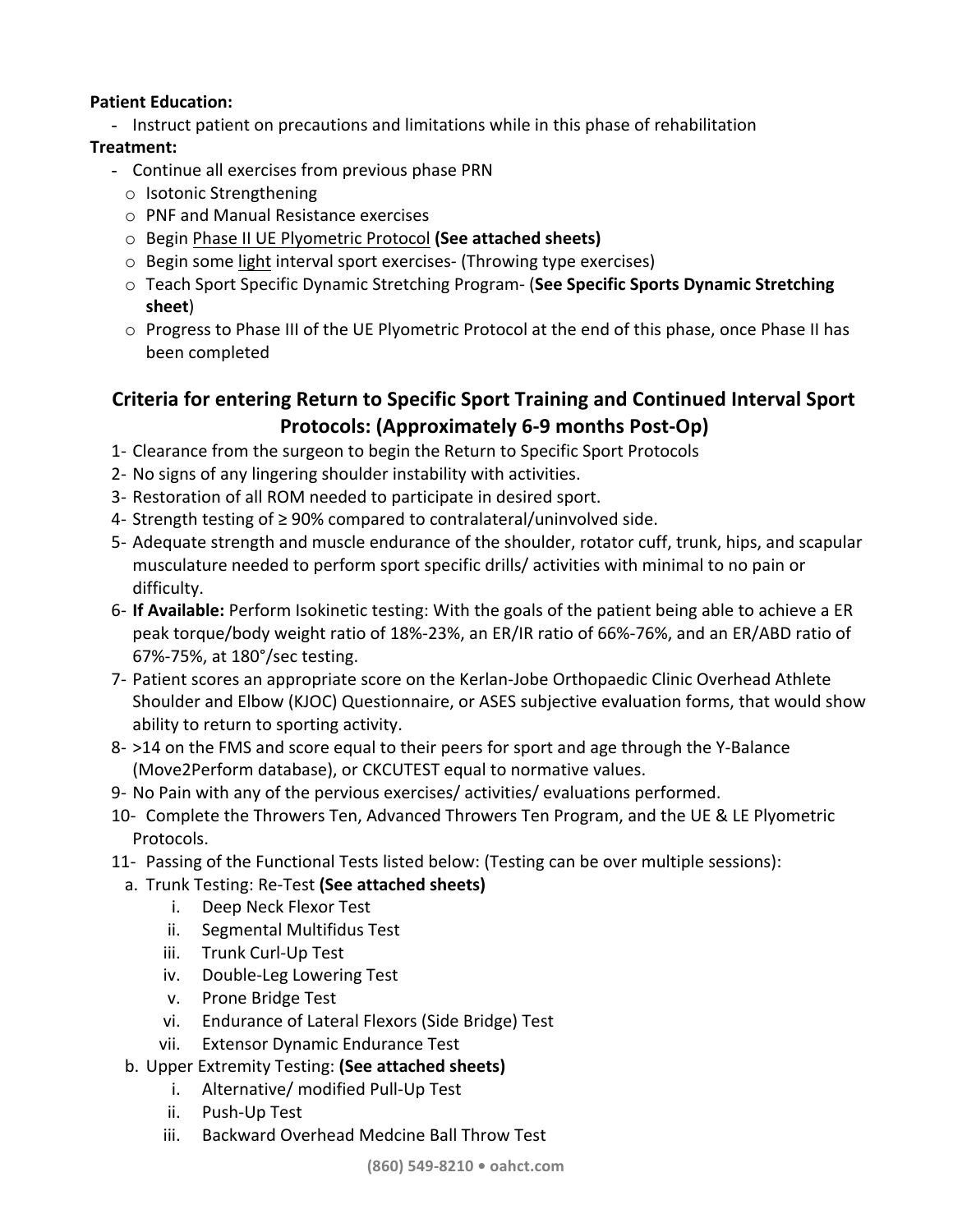- iv. Sidearm Medicine Ball Throw Test
- v. 1-Hand and 2-Hand Seated Shot-Put Throw Test- 6 Pound medicine ball (Dominate and Non-Dominate UE)

# **\* When patient is cleared to perform Specific Sport Activites, may begin Interval Sport Protocols: Throwing, Pitching, and Hitting/Swinging**

# **\* Return to Sport ~ 9-12 Months**

# **- Re-Eval with all functional testing previously tested, plus:**

- \* If patient is a Baseball or Softball pitcher/player:
- Functional Throwing Performance Index (FTPI) Test- best assessed with video analysis
- Basebal Pitcher Only- PT/ATC fills out Upper Extremity Throwing Analysis Form- to determine areas of the throwing motion that need to be addressed in the Sport Specific/ Return to Baseball Pitching Protocol

# **- Criteria for Retrun to Full Sport Participation:**

- Maintenance of full ROM
- Restoration or full equal bilateral strength
- $\geq 16/21$  on FMS, with no asymmetries, 0's, or 1's
- No asymmetries and composite score of ≥ 90-95 on the Y-Balance Test (UE and LE)
- Completion of Interval Throwing, Hitting/Swinging, & Running Protocols
- Passing score (per age, sex, sport, statitical averages) on all the UE, Speed/Agility/Quickness, Strength/Power, & Trunk Functional Testing